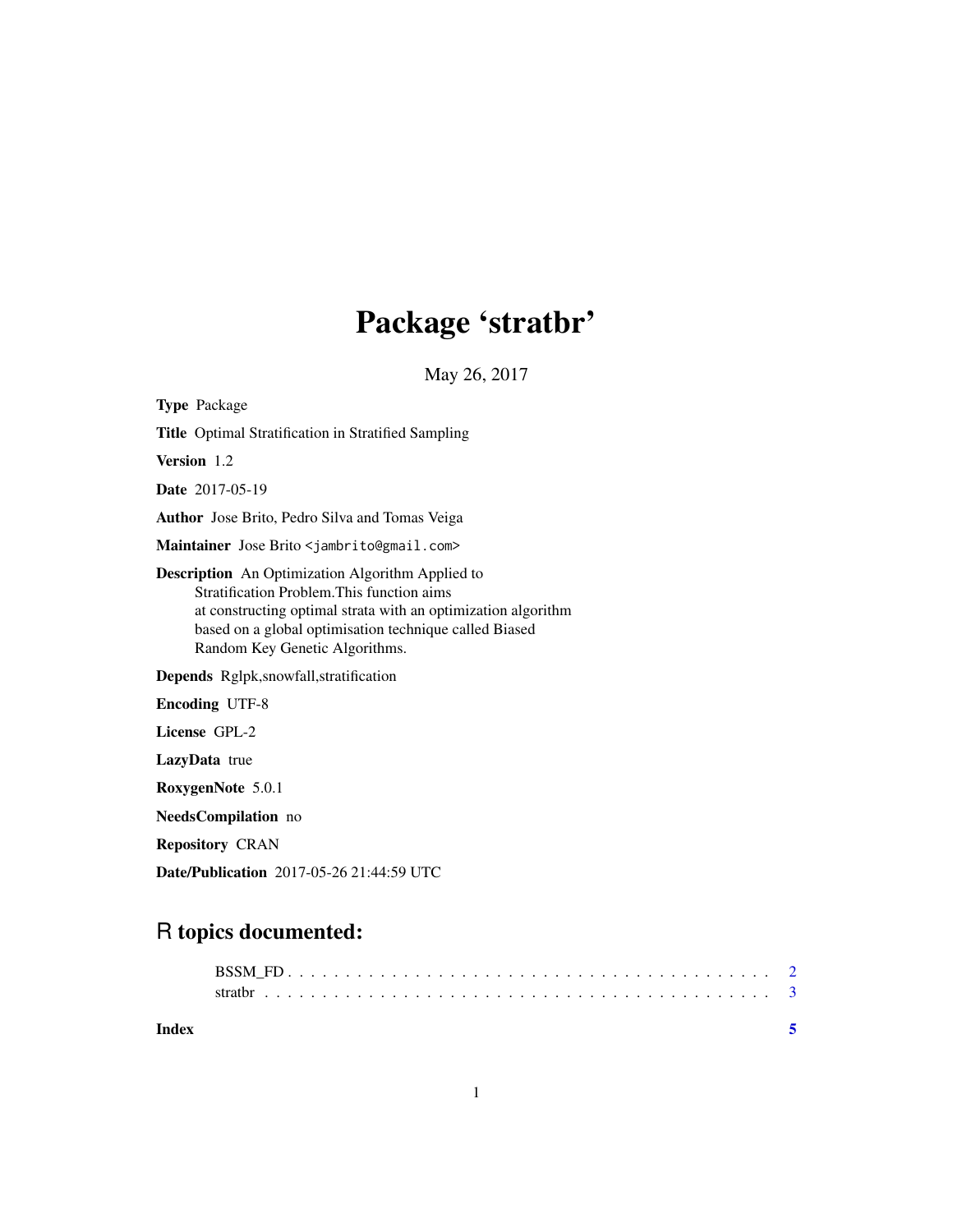#### <span id="page-1-0"></span>Description

Function that uses an integer programming formulation for allocation of the overall sample size n to the strata, for the following purpose: Coefficient of Variation of the estimate of total for the survey variable is minimized.

#### Usage

 $BSSM_FD(Nh, Sh2x, n, H, nmin = 2, X, take all = FALSE)$ 

#### Arguments

| Nh      | Vector with number of population elements, or population size, in stratum h                |
|---------|--------------------------------------------------------------------------------------------|
| Sh2x    | Vector with population variance of the variable X in stratum h.                            |
| n       | Sample size.                                                                               |
| Н       | Number of strata.                                                                          |
| nmin    | Minimum sample size (smallest possible sample size in any stratum). The de-<br>fault is 2. |
| X       | Population Total                                                                           |
| takeall | Take-all stratum (takeall=TRUE) $\Rightarrow$ nH=NH.                                       |

### Value

| solution | Vector with sample of size by stratum and coefficient of variation for the esti- |
|----------|----------------------------------------------------------------------------------|
|          | mator of total of the stratification variable considered.                        |

#### Author(s)

Jose Brito (jambrito@gmail.com), Pedro Silva, Gustavo Semaan and Nelson Maculan.

#### References

Brito, J.A.M, Silva, P.L.N., Semaan, G.S. and Maculan, N. (2015). Integer Programming Formulations Applied to Optimal Allocation in Stratified Sampling. Survey Methodology, 41: 427-442.

#### Examples

```
X<-round(100*runif(50))
Nh<-c(10,20,20)
Sh2x<-c(var(X[1:10]),var(X[11:30]),var(X[31:50]))
aloc1<-BSSM_FD(Nh,Sh2x,n=40,H=3,nmin=2,sum(X),takeall=TRUE)
Nh<-c(49,78,20,39,73,82,89)
X<-542350
Sh2x<-c(4436978,5581445,33454902,5763294,8689167,3716130,13938505)
aloc2<-BSSM_FD(Nh,Sh2x,n=100,H=7,nmin=2,X)
```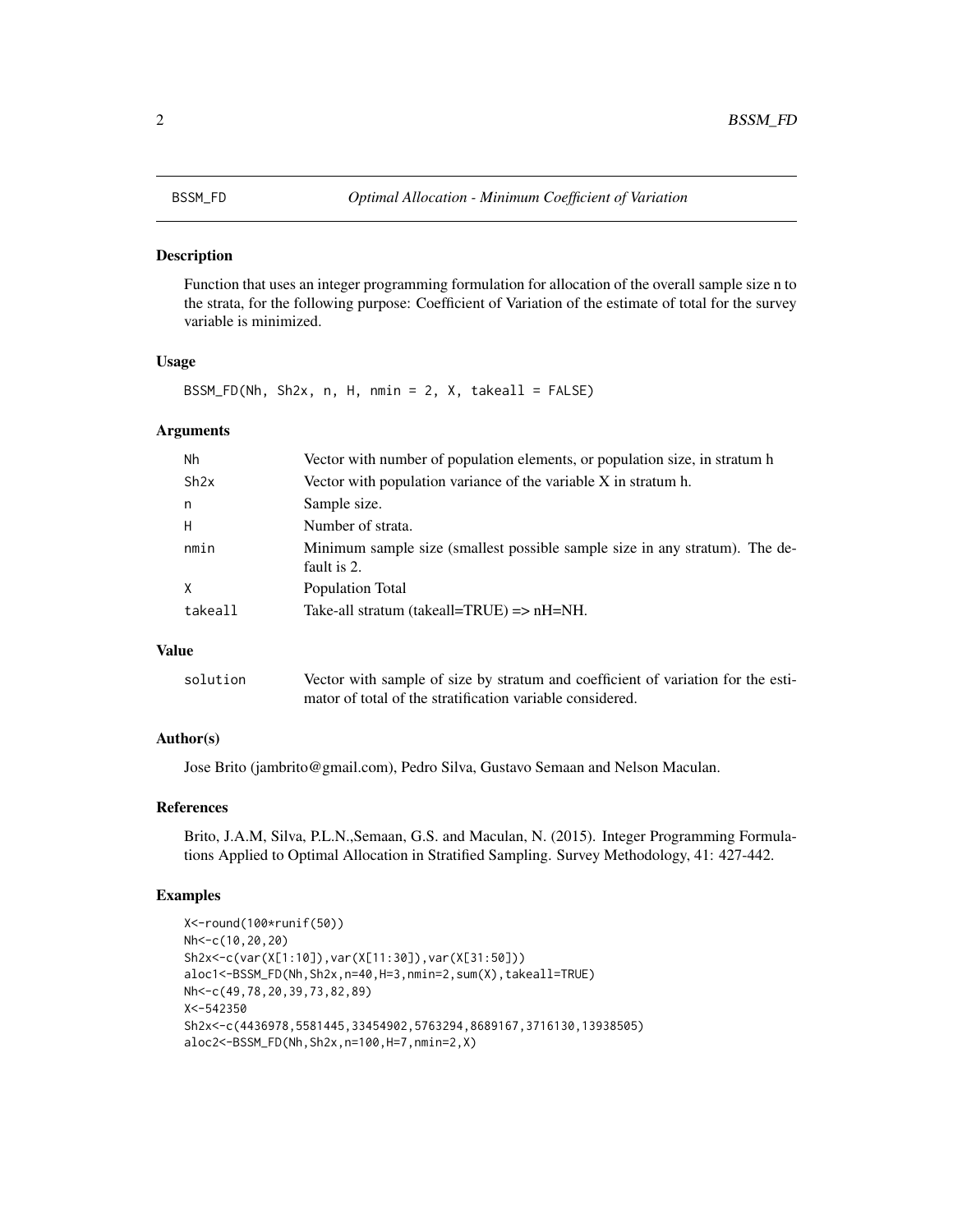<span id="page-2-0"></span>

#### Description

This function aims at constructing optimal strata with an optimization algorithm based on a global optimisation technique called Biased Random Key Genetic Algorithms(BRKGA). The optimization algorithm is applied to solve the one dimensional case, which reduces the stratification problem to just determining strata boundaries. Assuming that the number H of strata and the total sample size n are fixed, it is possible to produce the strata boundaries by taking into consideration an objective function associated with the variance. This function determines strata boundaries so that the elements in each stratum are more homogeneous among themselves.

#### Usage

stratbr(X,  $H = 3$ ,  $n = 30$ ,  $n = 2$ , takeall = FALSE, tampop = 100, totgen = 1500, pelite = 0.2, pmutant = 0.3,  $rc = 0.6$ ,  $cores = 2)$ 

#### Arguments

| X       | Stratification variable.                                            |
|---------|---------------------------------------------------------------------|
| H       | Number of strata.                                                   |
| n       | Sample size.                                                        |
| nmin    | Minimum sample size (smallest possible sample size in any stratum). |
| takeall | Take-all stratum (takeall=TRUE) $\Rightarrow$ nH=NH.                |
| tampop  | Number of chromosomes BRKGA. The default is 100.                    |
| totgen  | Maximum number of generations BRKGA. The default is 1500.           |
| pelite  | Percentage elite solutions BRKGA. The default is 0.2.               |
| pmutant | Percentage mutant solutions BRKGA. The default is 0.3.              |
| rc      | Crossover probability BRKGA. The default is 0.6.                    |
| cores   | Numerical amount of CPUs requested for the cluster.                 |

#### Value

| cytot   | Coefficient of variation for the estimator of total of the stratification variable<br>considered. |
|---------|---------------------------------------------------------------------------------------------------|
| nh      | Number of sample elements, or sample size, in stratum h.                                          |
| Nh      | Number of population elements, or population size, in stratum h.                                  |
| Sh2     | Population variance of the stratification variable x in stratum h.                                |
| bk      | Strata boundaries                                                                                 |
| cputime | Time consumed by the algorithm in seconds.                                                        |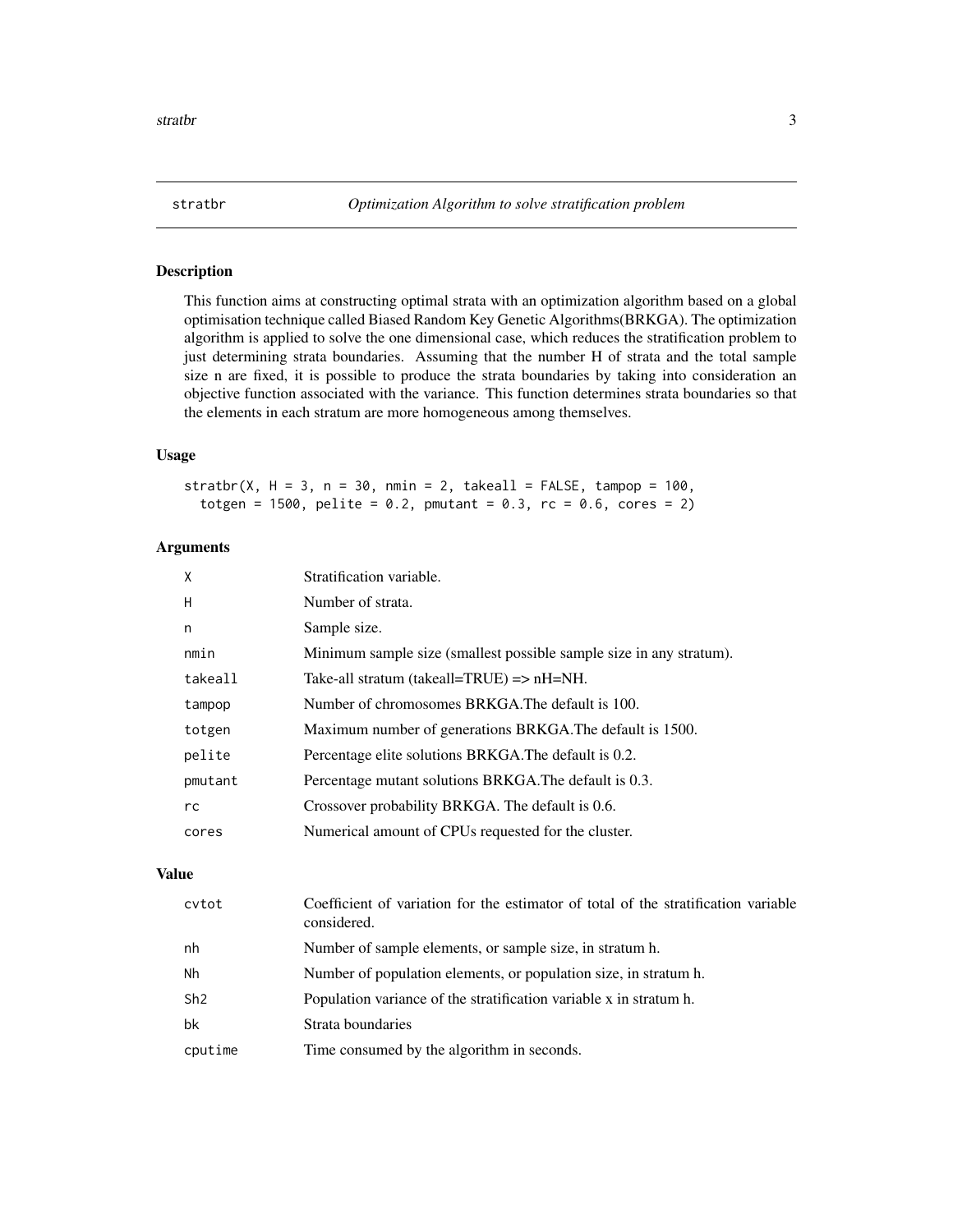#### Author(s)

Jose Brito (jambrito@gmail.com), Pedro Luis and Tomas Veiga.

#### References

Brito, J.A.M, Silva, P.L.N.,Semaan, G.S. and Maculan, N. (2015). Integer Programming Formulations Applied to Optimal Allocation in Stratified Sampling. Survey Methodology, 41: 427-442.

Brito, J.A.M, Semaan, G.S., Fadel, A.C. and Brito, L.R.(2017). An optimization approach applied to the optimal stratification problem, Communications in Statistics - Simulation and Computation.

Gonçalves, J.R. and Resende, M.G.C. (2011). Biased random-key genetic algorithms for combinatorial optimization, Journal of Heuristics, 17: 487-525.

### Examples

```
data(Sweden)
REV84<-Sweden[,9]
solution1<-stratbr(REV84,H=3,n=50,nmin=10,totgen=2,cores=4)
data(USbanks)
solution2<-stratbr(USbanks,H=3,n=50,totgen=2,cores=4,takeall=TRUE)
```